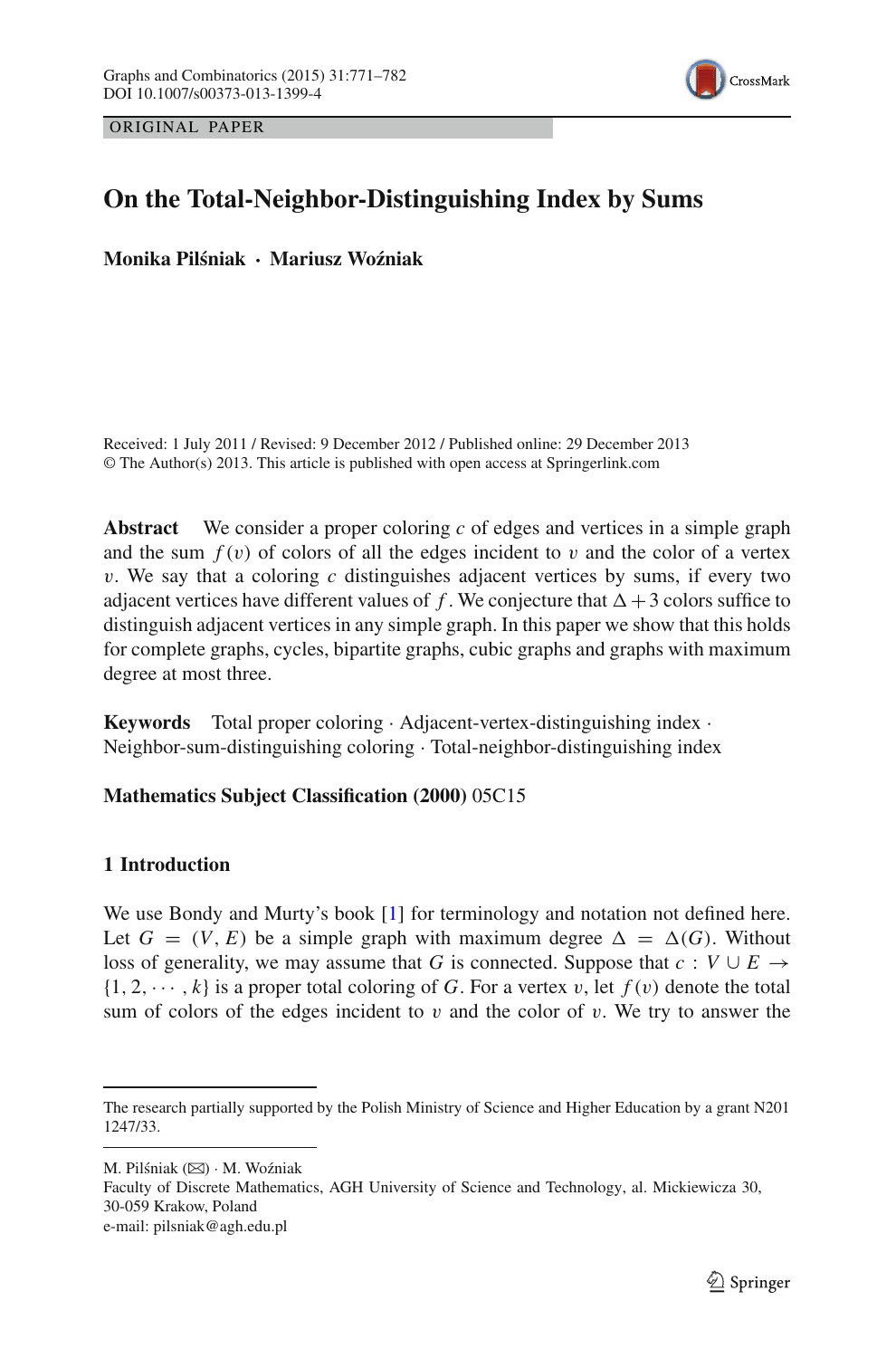question, how large *k* have to be to guarantee that there is a proper coloring of vertices and edges with *k* colors, so that the function *f* distinguishes adjacent vertices of *G*. The smallest such *k* is called *the total-neighbor-distinguishing index by sums*, and denoted by tndi $\sum(G)$ . Complete graphs, cycles, bipartite graphs, cubic graphs and graphs with maximum degree at most three show that  $k \leq \Delta + 3$  in these cases, but can we always do it with  $\Delta + 3$  colors?

**Conjecure 1** *For every graph*  $G = (V, E)$ *, the total-neighbor-distinguishing index* by sums  $\mathrm{tndi}_{\sum}(G)$  *satisfies the inequality* 

$$
\operatorname{tndi}_{\sum}(G) \leq \Delta + 3.
$$

Proper total colorings of simple graphs were considered first by Rosenfeld in [\[10](#page-11-1)]. The minimum number of colors among a total proper coloring is called a total chromatic index and denoted by  $\chi''$ . He showed that  $\Delta + 2$  colors are enough for cliques, for complete bipartite and tripartite graphs, for balanced *k*-partite graphs and for graphs with maximum degree at most three. Next, Kostochka showed the same bound for graphs with maximum degree at most four and five [\[5](#page-11-2)], [\[6\]](#page-11-3). In the general case the conjecture that  $\chi''(G) \leq \Delta + 2$  is still open.

About 10 years ago, a new trend originated in the topic of graph colorings. Many mathematicians considered colorings (proper, general, total or from lists) such that vertices (all or adjacent) are distinguished either by sets or multisets or sums. In this paper we investigate distinguishing adjacent vertices by sums. Karonski, Łuczak and Thomason in [\[8](#page-11-4)] considered general colorings of edges, and they conjectured that three colors are enough to distinguish adjacent vertices by sums. This conjecture is almost proved—Kalkowski showed that five colors are enough [\[7](#page-11-5)]. A similar conjecture by Przybyło and Woźniak states that two colors are enough by general total coloring [\[9](#page-11-6)]. Recently, some other authors in [\[3\]](#page-11-7) considered a proper coloring of edges distinguishing adjacent vertices by sums.

Zhang, Chen, Li, Yao, Lu and Wang in [\[11\]](#page-11-8) investigated a proper total coloring of *G*, but to every vertex v they assigned a set  $S(v)$  of colors of the edges incident to v and the color of v. By  $\chi''_a(G)$  or by  $\chi_{at}$  they denoted the smallest number *k* of colors so that there exists a proper total coloring with *k* colors that distinguishishes adjacent vertices by sets (i.e.,  $S(u)$  is different from  $S(v)$  for every pair of adjacent vertices  $u, v$ ). We propose to denote this index by tndi $(G)$ —the total-neighbor-distinguishing index. They considered the cases of cliques, paths, cycles, fans, wheels, stars, complete graphs, complete bipartite graphs and trees. They showed (giving exact bounds for tndi) that  $\Delta + 3$  colors are enough in these cases and formulated the following conjecture:

**Conjecure 2** *For every graph*  $G = (V, E)$ *, the total-neighbor-distinguishing-index by sets* tndi(*G*) *satisfies the inequality*

$$
\text{tndi}(G) \le \Delta + 3.
$$

Next, Chen in [\[2\]](#page-11-9) proved this conjecture for bipartite graphs and for graphs with maximum degree at most three. Hulgan in [\[4\]](#page-11-10) gave a really short proofs of his results.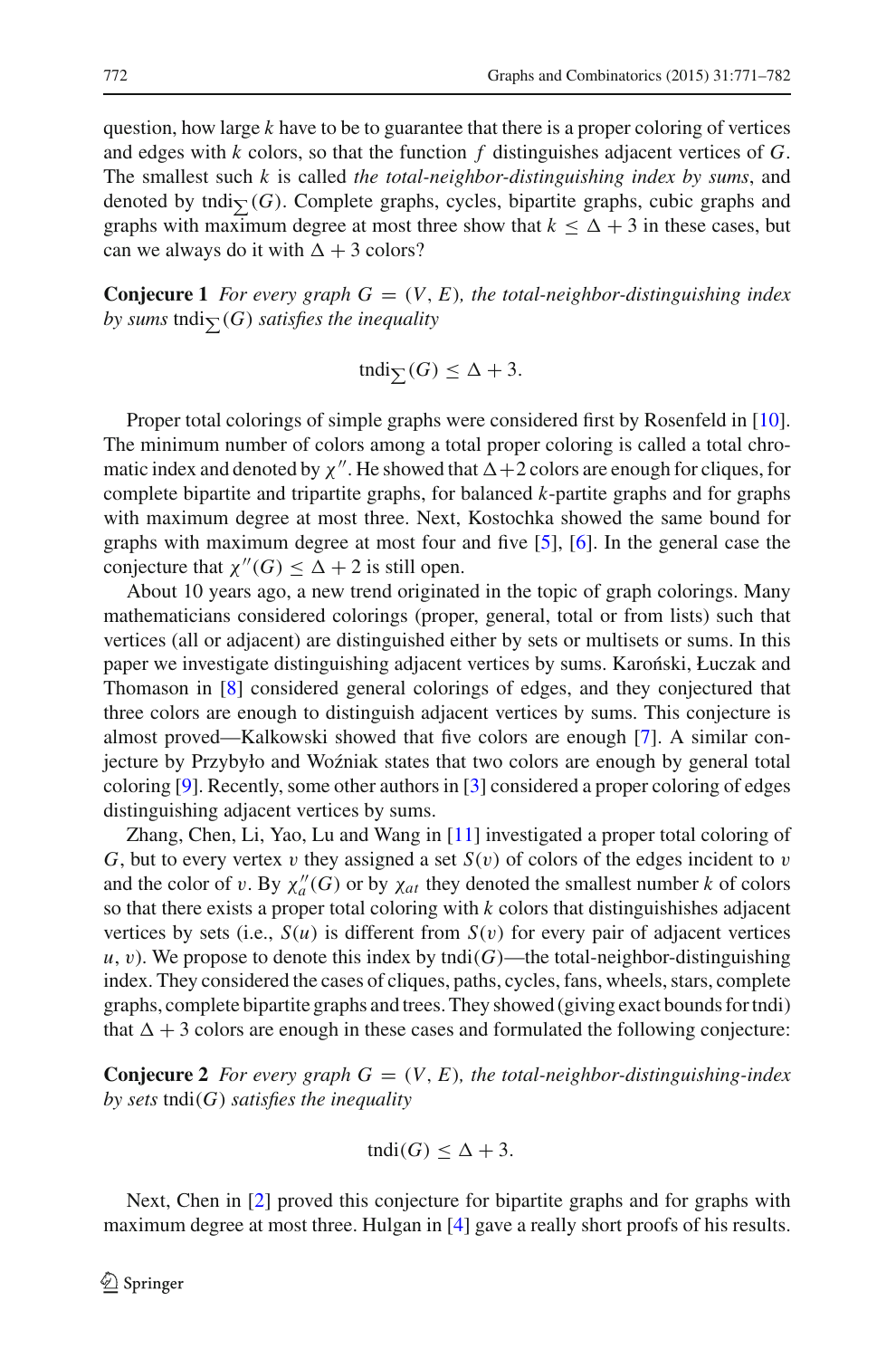It is easy to observe, that if two vertices are distinguished by sums then they are also distinguished by sets, but not necessarily conversely. In this paper we prove all (except for bipartite graphs) values and bounds of tndi $\sum(G)$ , which were shown earlier for  $tndi(G)$ .

#### **2 Results for Several Classes of Graphs**

Observe that a vertex with maximum degree  $\Delta$  in *G* needs exactly  $\Delta + 1$  colors to color it and all edges incident to it, so a lower bound for the invariant tndi $\sum(G)$  is  $\Delta + 1$ . This is the same as in a proper total coloring of *G*. However, if there exist two adjacent vertices *x* and *y* with maximum degree in *G*, then we have to use at least one additional color to obtain different sets  $S(x)$  and  $S(y)$ . This is a very useful observation in proofs in this section.

<span id="page-2-0"></span>**Observation 1** If a graph G contains two adjacent vertices x, y such that  $deg(x) =$  $deg(y) = \Delta$ , then  $tndi_{\sum}(G) \geq \Delta + 2$ .

2.1 Paths, Cycles, Stars and Complete Graphs

**Proposition 1** *Let P<sub>n</sub> be a path of order n*  $\geq$  3*. Then* tndi $\sum (P_n) = 4$  *for n*  $\geq$  4*, and*  $\text{tridi}_{\sum}(P_3) = 3.$ 

*Proof* Color the consecutive vertices of  $P_n$  for  $n \geq 4$ , with 1, 2, 1, 2, ... and the consecutive edges with 3, 4, 3, 4, 3, 4,  $\dots$  Clearly, this is a proper total coloring distinguishing adjacent vertices by sums, and no such proper total coloring with less colors exists by Observation [1.](#page-2-0)

<span id="page-2-2"></span>**Proposition 2** Let  $C_n$  be a cycle of order n. Then tndi $\sum (C_n) = 4$  for  $n \geq 4$ , and tndi $\sum_{i}$  (*C*<sub>3</sub>) = 5*.* 

*Proof* If *n* is even the coloring of  $C_n$  is the same as the coloring of  $P_n$ . Let *n* be odd. Color the consecutive vertices of  $C_n$  with 1, 2, 1, 2,  $\cdots$ , 1, 2, 3, and the corresponding consecutive edges with  $4, 3, 4, 3, \cdots, 4, 1, 2$ . Clearly, this is a proper total coloring distinguishing adjacent vertices by sums, and no proper total coloring with less colors is neighbor sum distinguishing by Observation [1](#page-2-0) (see Fig. [1\)](#page-3-0).

**Proposition 3** Let  $S_n$  be a star of size  $n \geq 2$ . Then tndi $\sum(S_n) = n + 1$ .

*Proof* First we color the edges of  $S_n$  with colors  $1, 2, \dots, \Delta$  and the vertex of maximum degree with the color  $\Delta + 1$ . Next we use color 2 for a vertex incident to the edge with color 1, and all remaining vertices we can color with 1. Clearly, this is a proper total coloring distinguishing adjacent vertices by sums, and no such proper total coloring with less colors is possible.

<span id="page-2-1"></span>**Proposition 4** *Let*  $K_n$  *be a complete graph of order n* > 1*. Then* 

$$
\operatorname{tndi}_{\sum}(K_n) = \begin{cases} n+1, & \text{if } n \text{ is even,} \\ n+2, & \text{if } n \text{ is odd.} \end{cases}
$$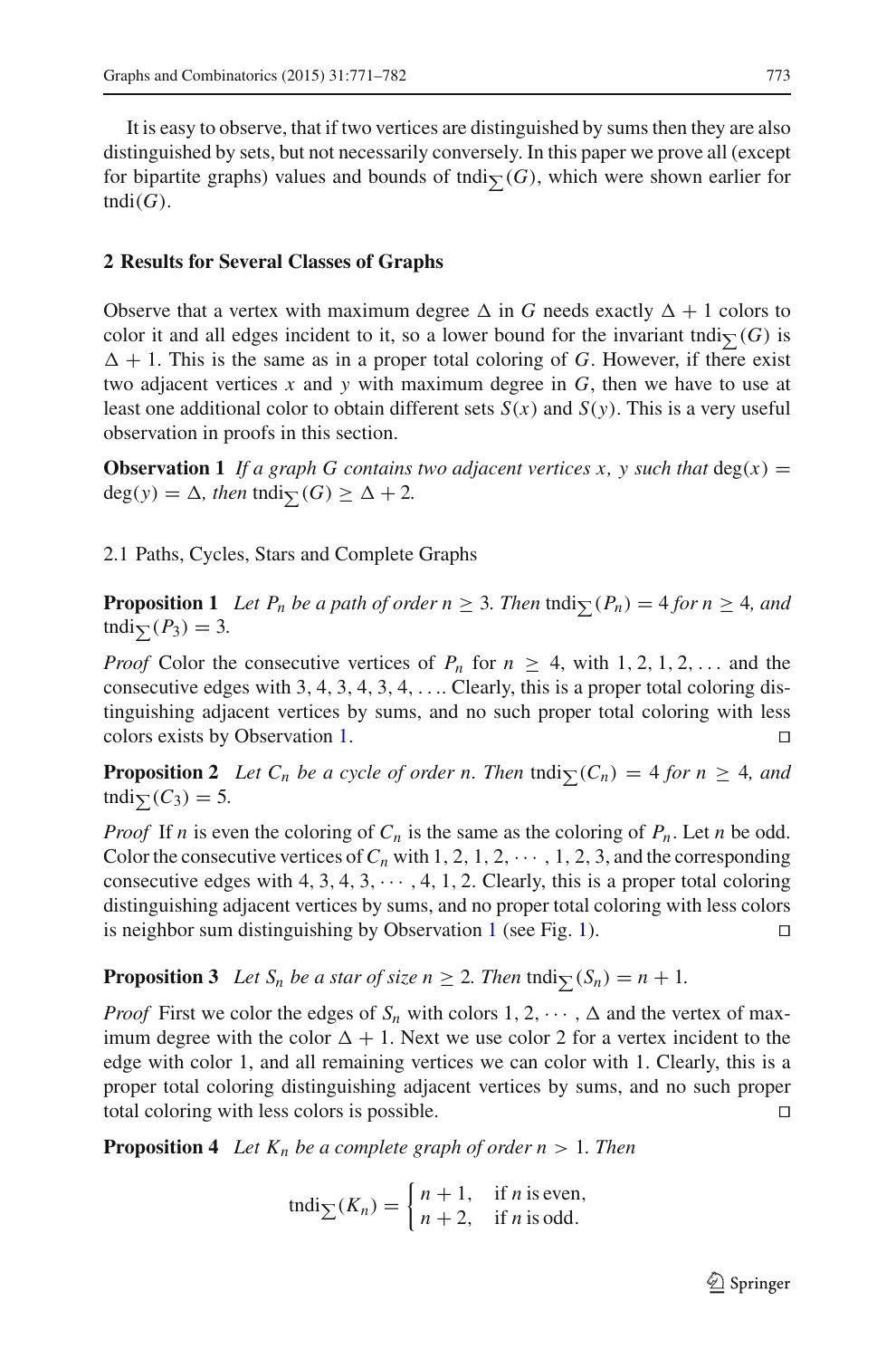<span id="page-3-0"></span>**Fig. 1** A total proper coloring of  $C_{2k+1}$ 



*Proof* Clearly, no proper total coloring with less than  $\Delta + 2 = n + 1$  colors is neighbordistinguishing by sums, by Observation [1.](#page-2-0)

First, let *n* be even. We know from [\[11](#page-11-8)] that tndi $(K_n) = n + 1$ . So there exists a proper total coloring distinguishing adjacent vertices by sets such that for any vertex, exactly one number is missing in its set. Obviously, in every set is missing another color, because the coloring distinguishes by sets, hence sums of colors in all vertices are different.

Next, let *n* be odd. First we show that tndi $\sum (K_n) \geq \Delta + 3$ . If there existed a total coloring of  $K_n$  distinguishing adjacent vertices by sums with  $n + 1 = \Delta + 2$  colors, then it would be missing exactly one number (different every once) in every sum. On the other hand, every vertex must have another color, hence we use *n* colors for vertices. Let *x* be a vertex with color 1 and let *y* be a vertex without 1 in its sum. If we consider edges with color 1, then we see that a matching in color 1 uses  $n - 3$  vertices  $(n-3)$  is even), so that there exists a vertex  $z \neq y$  in which sum is missing color 1. Therefore, we must use at least  $\Delta + 3$  colors in a proper total coloring distinguishing adjacent vertices by sums, if *n* is odd.

Now, we show that tndi $\sum (K_n) \leq \Delta + 3$ , if *n* is odd. We view  $K_n$  such that its vertices  $v_1, \dots, v_n$  are situated equidistantly on a circle. In the first step we color all edges incident with  $v_1$ , such that  $c(v_1v_i) = i$ , for  $i = 2, \dots, n = \Delta + 1$  and a vertex  $v_1$  with color 1. Next we consider  $v_2$ : one edge is colored with 2, so we put  $c(v_2) = 3$ and  $c(v_2v_i) = i + 1$ , for  $i = 3, ..., n = \Delta + 1$  (see Fig. [2\)](#page-4-0).

During the *j*-th step, if  $j \leq \Delta + 1$ , we have colored edges with colors  $j, j +$ 1,  $\cdots$ , 2*j* − 2 [for a color greater than  $\Delta + 3$  we consider values mod ( $\Delta + 3$ )]. So we put *c*(*v*<sub>*j*</sub>) = 2*j* − 1, [as before, mod ( $\Delta + 3$ )] and *c*(*v*<sub>*j*</sub> *v*<sub>*i*</sub>) = *j* + *i* − 1 mod ( $\Delta + 3$ ), for  $i = j + 1, ..., n = \Delta + 1$  (see Fig. [3\)](#page-4-1). Notice,  $2n - 1 = n + 2 + n - 3 =$  $\Delta + 3 + n - 3 \equiv n - 3.$ 

This way we obtain a proper total coloring distinguishing all vertices by sums, because the numbers  $j - 2$  and  $j - 1$  (where 0 is the color  $\Delta + 3$  and  $-1$  is the color  $\Delta + 2$ ) are missing in the sum for a vertex  $v_j$ .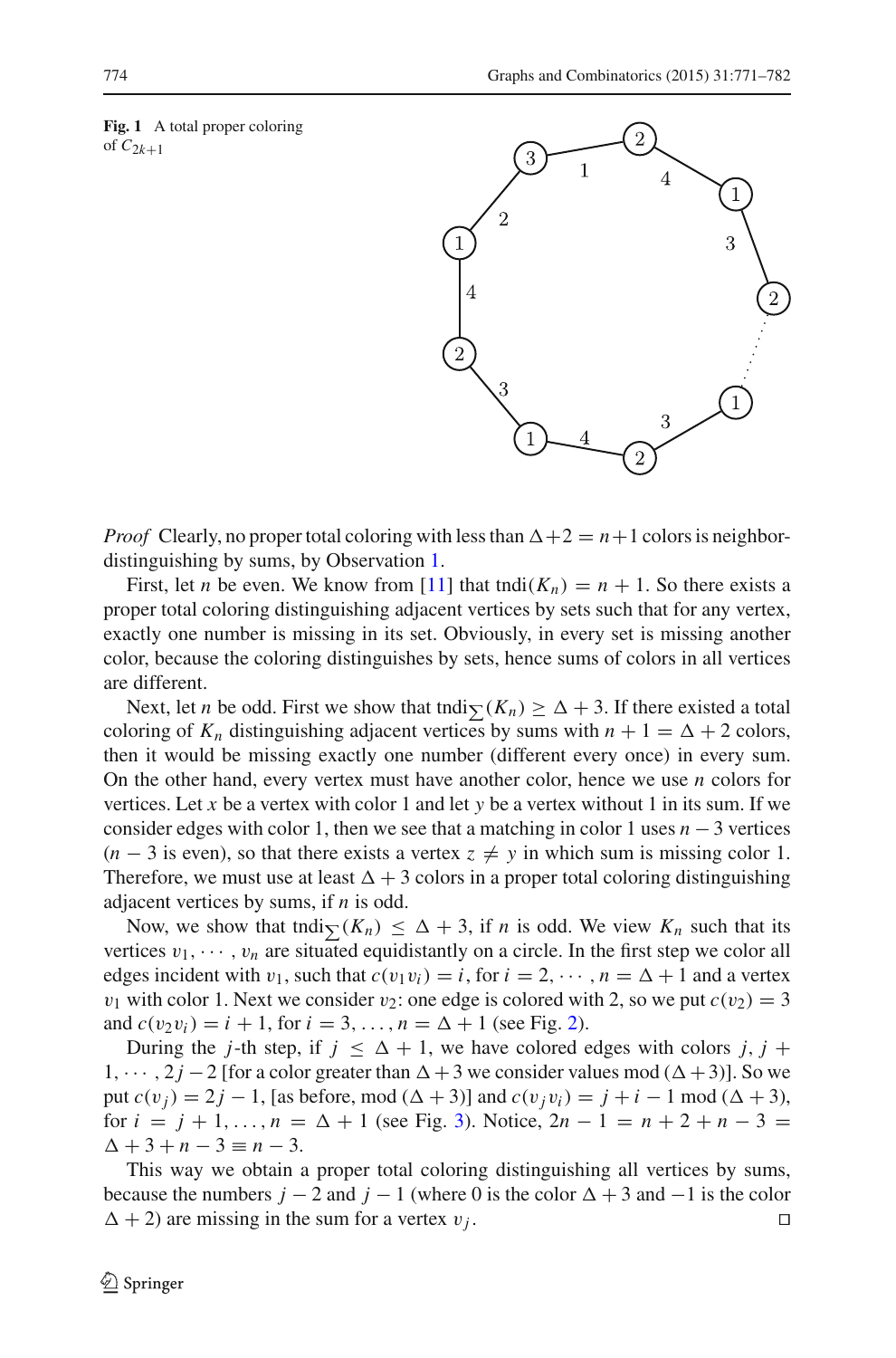

<span id="page-4-0"></span>**Fig. 2** First two steps of a total proper coloring of  $K_{2k+1}$ 



<span id="page-4-1"></span>**Fig. 3** j-th steps of a total proper coloring of  $K_{2k+1}$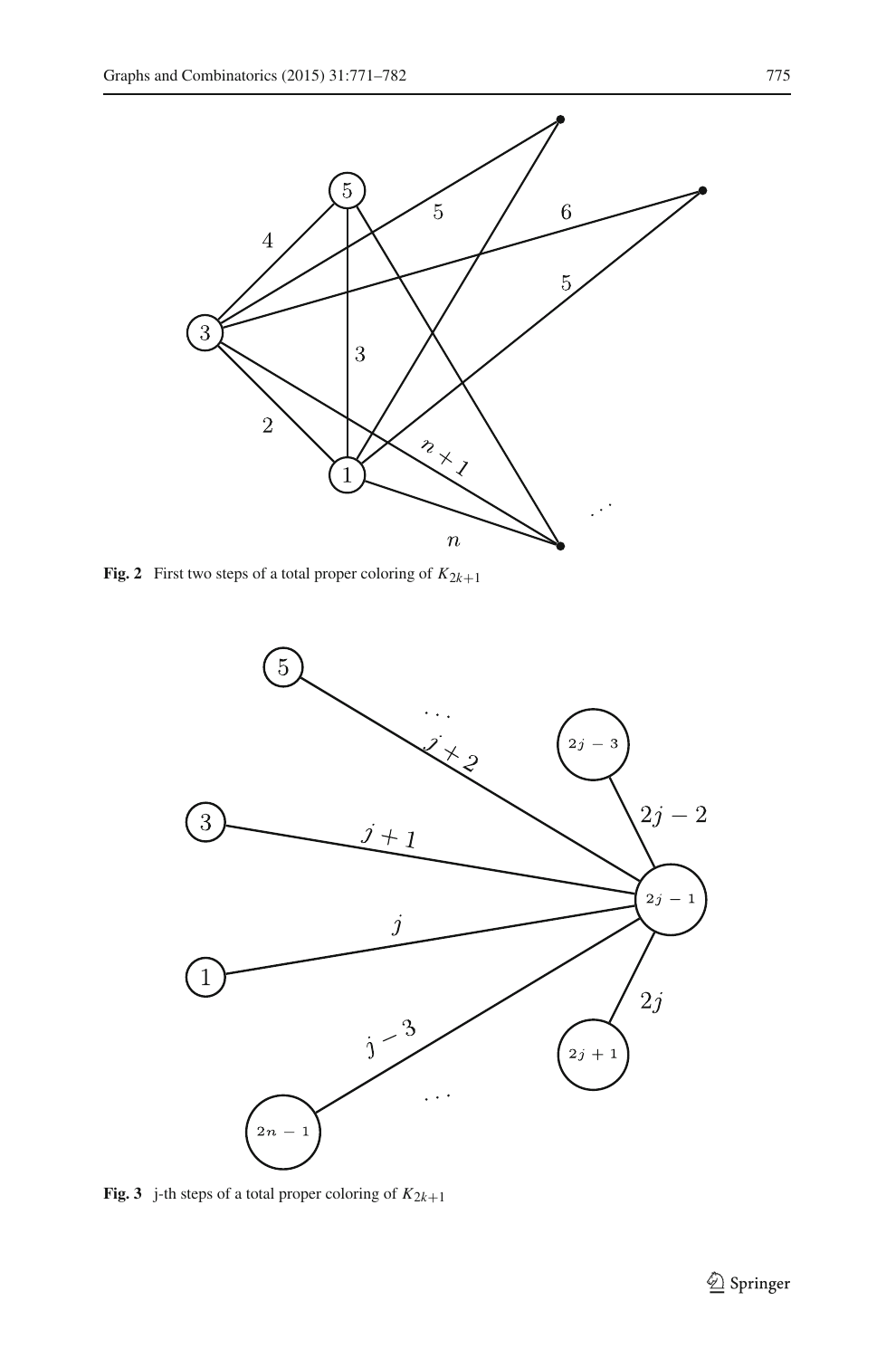#### 2.2 Bipartite Graphs

**Proposition 5** Let  $K_{p,q}$  be a complete bipartite graph of order  $p + q$ . Then

$$
\operatorname{tndi}_{\sum}(K_{p,q}) = \begin{cases} \Delta + 1, & \text{if } p < q, \\ \Delta + 2, & \text{if } p = q. \end{cases}
$$

*Proof* We can color the edges of  $K_{p,q}$  with colors 1, 2,  $\cdots$  ,  $\Delta$  using Kőnig's theorem. If  $p = q$ , then all vertices are of maximum degree, and by Observation [1,](#page-2-0) we have to use two additional colors:  $\Delta + 1$  for the first independent set and  $\Delta + 2$  for the other one. Clearly, this is a proper total coloring distinguishing adjacent vertices by sums.

If  $p < q$ , we color with  $\Delta + 1$  all vertices with maximum degree. Now, let v be a vertex with degree  $p < \Delta$ . We can choose at least one color for v from the set  $\{1, 2, \dots, \Delta\}$ , which wasn't used for any edge incident to v. It is obviously that this is a proper total coloring distinguishing adjacent vertices by sums.

Quite a similiar proof to the case  $p = q$  can be done for *k*-regular bipartite graph.

**Proposition 6** Let G be a regular bipartite graph. Then  $\text{tndig}(G) = \Delta + 2$ .

**Theorem 2** Let T be a tree of order n. Then  $\text{tndig}(T) = \Delta + 2$ , if there exist two *adjacent vertices with maximum degree in T . Otherwise*  $\textrm{tndi}_{\sum}(T) = \Delta + 1$ *.* 

*Proof* We prove the theorem by induction on the order *n* of the tree *T*. It is easy to verify that the theorem is valid for  $n = 1, 2, 3, 4$ . Suppose  $n \ge 5$  and the theorem is valid for any tree with order  $n-1$ . Now let *T* be a tree with order *n* and  $P = x \cdots wyz$ be a longest path in *T*. The ends *x* and *z* of *P* are of degree 1 in *T*. Let  $T' = T - z$ .

**Case 1.**  $\Delta(T') = \Delta(T) - 1$ .

It is obvious that *y* is the only vertex in *T* with maximum degree and  $d_T(y) \geq 3$ . Let  $N_T(y) = \{w, z, z_1, z_2, \dots, z_t\}$ , then  $d_T(z_i) = 1, i = 1, 2, \dots, t$ . By induction hypothesis,  $T'$  has a total-neighbor-distinguishing coloring by sums using  $\Delta(T') + 2 =$  $\Delta(T)$  + 1 colors. Then we color *yz* with the only color such that the coloring is proper. There are at least two colors which are available for vertex *z* such that the coloring is proper and at least one of them can distinguish *y* and *z* by sums.

Therefore, *T* has a total-neighbor-distinguishing coloring by sums using  $\Delta(T) + 1$ colors.

**Case 2.**  $\Delta(T') = \Delta(T)$  and there are no two adjacent vertices with maximum degree. By induction hypothesis, T' has a total-neighbor-distinguishing coloring by sums using  $\Delta(T) + 1$  colors. If *y* is a maximum degree in *T*, it is easy to obtain a  $\Delta(T)$  + 1-total-neighbor-distinguishing coloring by sums as Case 1.

We assume  $y$  is not a maximum degree in  $T$ . Then there are at least two colors which are available for the edge *yz* such that the final coloring is proper. And at least one of them can distinguish *y* and w by sums. There are at least two colors which can color *z* (and  $z_i$  if necessary), and at least one of them can distinguish *z*,  $(z_i)$  and *y* by sums.

Therefore, *T* has a total-neighbor-distinguishing coloring by sums using  $\Delta(T) + 1$ colors.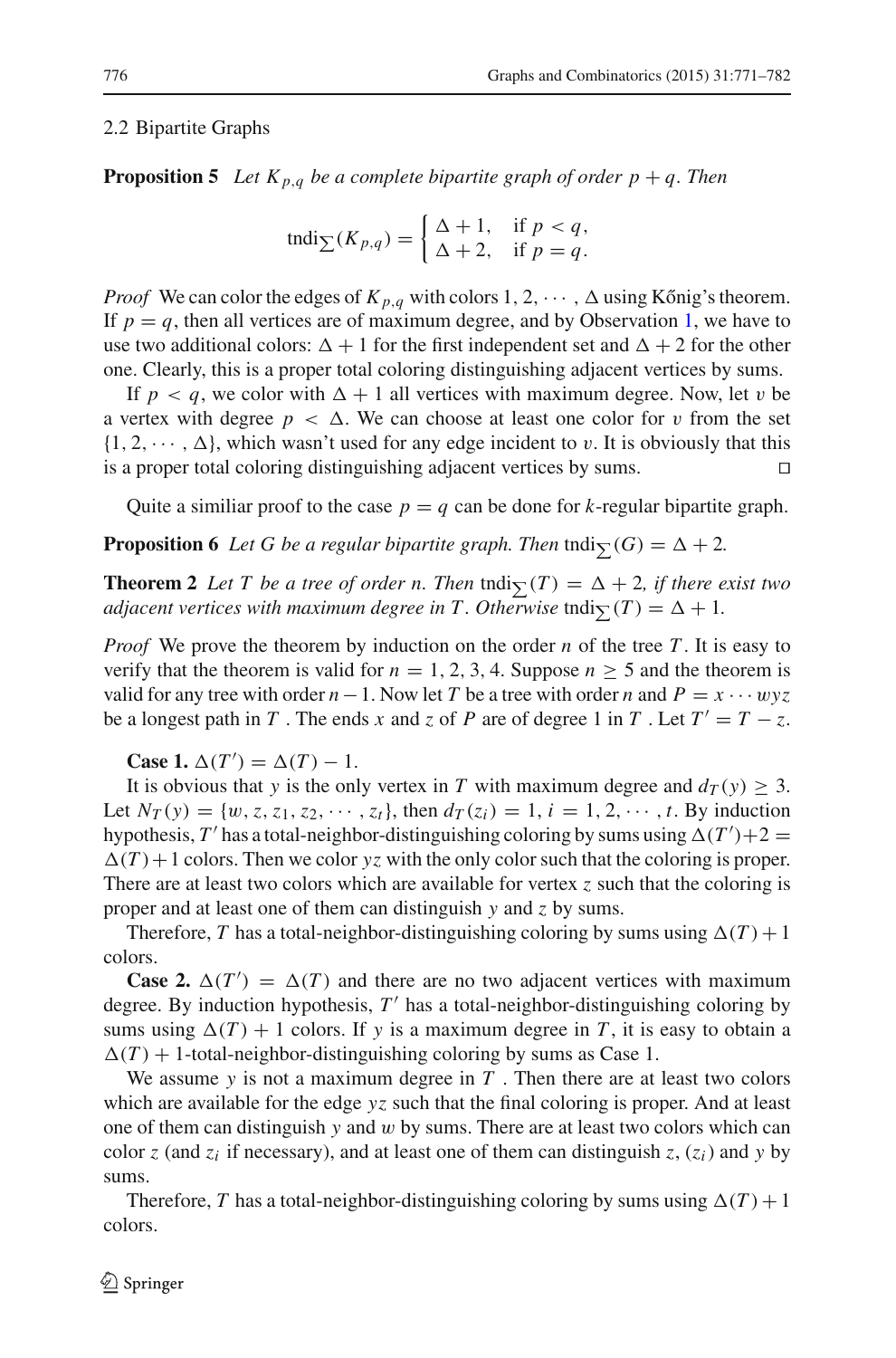**Case 3.**  $\Delta(T') = \Delta(T)$  and there are two adjacent vertices in *T* with maximum degree. By induction hypothesis,  $T'$  has a total-neighbor-distinguishing coloring by sums using  $\Delta(T) + 2$  colors.

When at most one of w and y is a maximum degree in  $T$ , color  $yz$  properly such that  $f(w) \neq f(y)$ . There are at least two colors can be used for yz and at least one of them can distinguish sums  $f(w)$  and  $f(y)$ .

When both w and y are vertices in T with maximum degree. There are at least two colors which can color *yz* such that the coloring is proper and at least one of them can distinguish *y* and w by sums.

There are at least two colors can be used for*z* and at least one of them can distinguish *y* and *z*. The color of *zi* can exchange (if necessary) such that the final coloring is proper and  $z_i$  and *y* are distinguished by sums in the new coloring.

# <span id="page-6-0"></span>**Theorem 3** *If*  $G = (X, Y; E)$  *is a bipartite graph, then*  $\text{tndi}_{\sum}(G) \leq \Delta + 3$ *.*

*Proof* We color the edges of *G* with colors  $1, 3, 4, 5, \dots, \Delta + 1$  using Kőnig's theorem. Now we will show that we can choose one free color from the set  $\{1, 2, 3, \dots, \Delta + 1\}$  for every vertex of *X* such that its sum will be odd if  $\Delta \equiv 0$ or 1 (mod 4), and even if  $\Delta \equiv 2$  or 3 (mod 4). Next we color the vertices of *Y* with color  $\Delta + 2$  or  $\Delta + 3$  such that its sums will be of a different parity than vertices of *X*. Clearly, this is a proper total coloring distinguishing adjacent vertices by sums.

So, let  $\Delta = 4k$ . We consider a vertex *x* of *X* such that deg(*x*) =  $\Delta$ . Note that the sum

$$
\sum_{e: x \in e} c(e) = 1 + \frac{3 + 4k + 1}{2} (4k - 1) = 2(k + 1)(4k - 1) + 1
$$

is an odd number. Thus if we put  $c(x) = 2$ , we obtain an odd sum  $f(x)$ . Moreover, observe that there are  $2k + 1$  odd numbers in the set  $\{1, 3, 4, 5, \dots, 4k + 1\}$ , hence we can always find a relevant color for any vertex from *X* in such a way that its sum will be odd.

Now let  $\Delta = 4k + 2$ . Like above, we consider a vertex *x* from *X* such that deg(*x*) =  $\Delta$ . Now, the sum

$$
\sum_{e: x \in e} c(e) = 1 + \frac{3 + 4k + 3}{2} (4k + 1) = (4k + 1)(2k + 3) + 1 = (4k + 1)2k'
$$

is even. Thus, if we put  $c(x) = 2$  we obtain an even sum  $f(x)$ . Moreover, there are  $2k + 2$  odd numbers in the set  $\{1, 3, 4, \dots, 4k + 3\}$ , hence also in this case, we can always find a relevant color for any vertex from *X* in such a way that its sum will be even.

The proofs of the remaining two cases are similar to the described above.  $\Box$ 

#### 2.3 Graphs with Maximum Degree Three

<span id="page-6-1"></span>**Theorem 4** If G is a 3-regular graph, then  $\text{tndig}(G) \leq 6$ .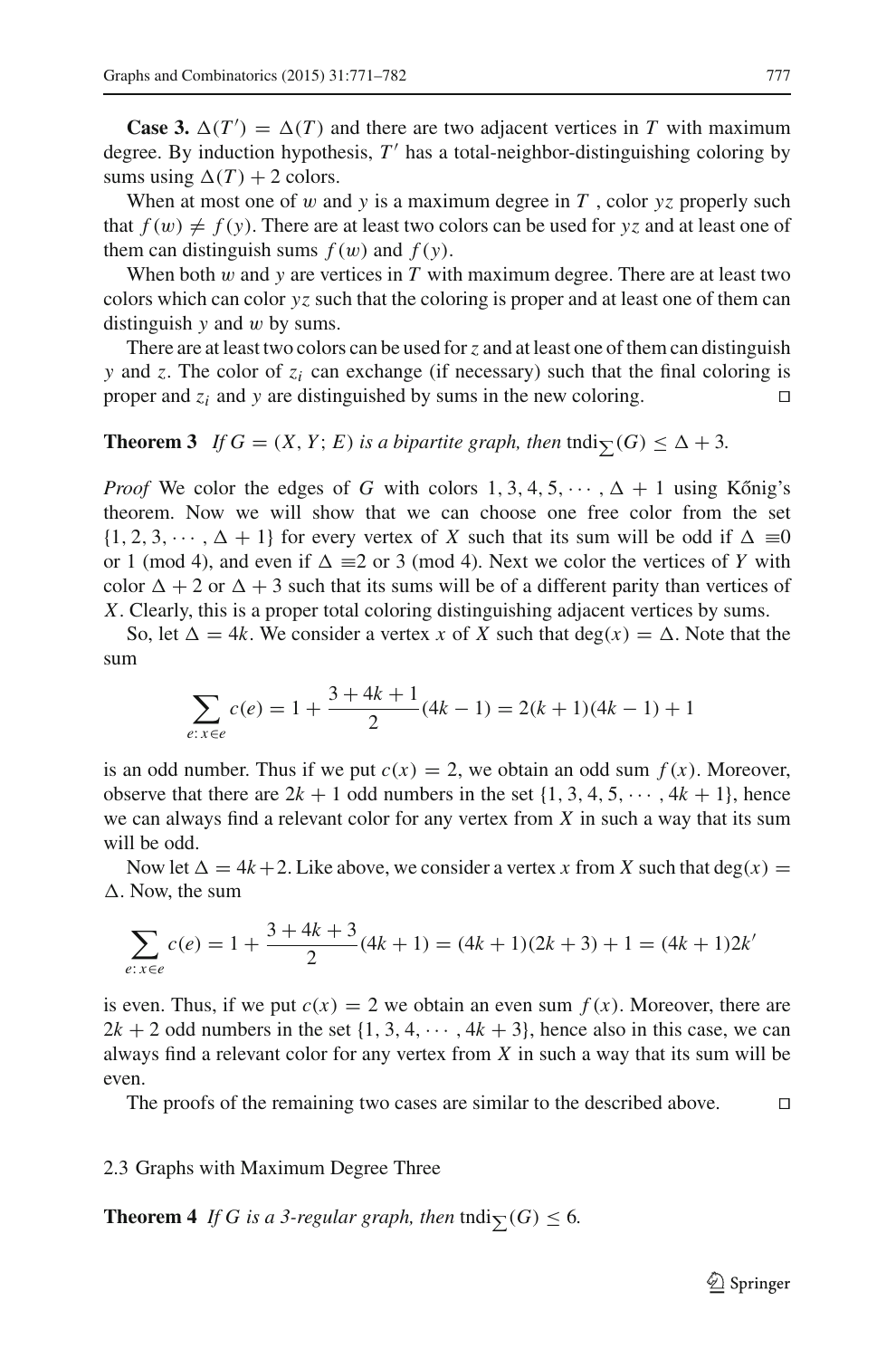<span id="page-7-0"></span>**Fig. 4** Case 1 of the proof: there exists a vertex *x* of degree one in *G*

*Proof* The claim holds for  $K_4$  by Proposition [4.](#page-2-1) Thus, *G* is either biparite or tripartite, by Brook's theorem ( $\chi(G) \leq \Delta$ ). Hence, by Theorem [3,](#page-6-0) we can assume that *G* is a tripartite graph with independent sets *X*, *Y* , *Z*. First we color all edges using colors 2, 3, 4, 5—we can do this by Vizing's theorem. Next we can put colors of vertices as follows:  $c(x) = 1$  for  $x \in X$ ,  $c(y) = 6$  for  $y \in Y$ , and  $c(z)$  is a free color from set {2, 3, 4, 5} for *z* ∈ *Z*. Now we count the sums:  $f(x)$  ∈ {10, 11, 12, 13},  $f(y)$  ∈ {15, 16, 17, 18} and  $f(z) = 14$ . So, this is a proper total coloring distinguishing adiacent vertices by sums. adjacent vertices by sums.

**Theorem 5** If G is a graph with  $\Delta \leq 3$ , then tndi $\sum(G) \leq 6$ .

*Proof* Throughout this proof we say that a graph has a *good* coloring *c* with the function of sums *f* , if *c* is a proper total coloring of this graph, and for any two adjacent vertices *v* and *u* the total sums  $f(u)$  and  $f(v)$  are different.

We proceed by induction on  $n := |V(G)|$ . Observe that the claim is trivial for  $n \leq 4$ . If all vertices are of degree three in *G*, then a theorem holds by Theorem [4.](#page-6-1) So we assume that there exist vertices of degree one or two. We consider three cases.

**Case 1.** There exists a vertex *x* of degree one in *G*.

Denote by *y* the adjacent vertex to  $x$  in  $G$ , and two vertices adjacent to  $y$  (if there exists only one, then the proof is the same) by  $u_1$  and  $u_2$  (see Fig. [4\)](#page-7-0).

We consider a graph  $G' = G - x$  and it has a good coloring  $c'$  with the function of sums  $f'$  by the induction hypothesis. Now, we define a coloring  $c$  of  $G$  such that  $c(v) = c'(v)$  if  $v \in V(G')$ ,  $c(e) = c'(e)$  if  $e \in E(G')$ . Observe that we have at least one color free for an edge  $xy$ , because  $c(xy)$  have to be different from  $c(y)$ ,  $c(yu_1)$ ,  $c(yu_2)$ ,  $f'(u_1) - f'(y)$ ,  $f'(u_2) - f'(y)$ . Therefore we can choose a color for *x* such that it will be different from  $c(y)$ ,  $c(xy)$ ,  $f'(y)$ .

**Case 2.** All vertices are of degree either two or three in *G*, and there exist two adjacent vertices  $x_1$  and  $x_2$  of degree two.

If all vertices are of degree two, then *G* is cycle and a good coloring exists by Proposition [2.](#page-2-2)

Let  $y_1$  be a vertex adjacent to  $x_1$ , and let  $y_2$  be adjacent to  $x_2$ . Observe that vertices *y<sub>i</sub>* are of degree two or three, and we can assume that  $d(y_1) = 3$ . First suppose that  $y_1 = y_2$ , so we have a cycle  $C_3$  in *G*. Let  $y_1$  be adjacent to a vertex *u* (see Fig. [5\)](#page-8-0).

Consider a graph  $G' = G - \{x_1, x_2\}$ . Then  $G'$  has a good coloring  $c'$  with the function of sums  $f'$  by the induction hypothesis. Now we define a coloring  $c$  of  $G$ 



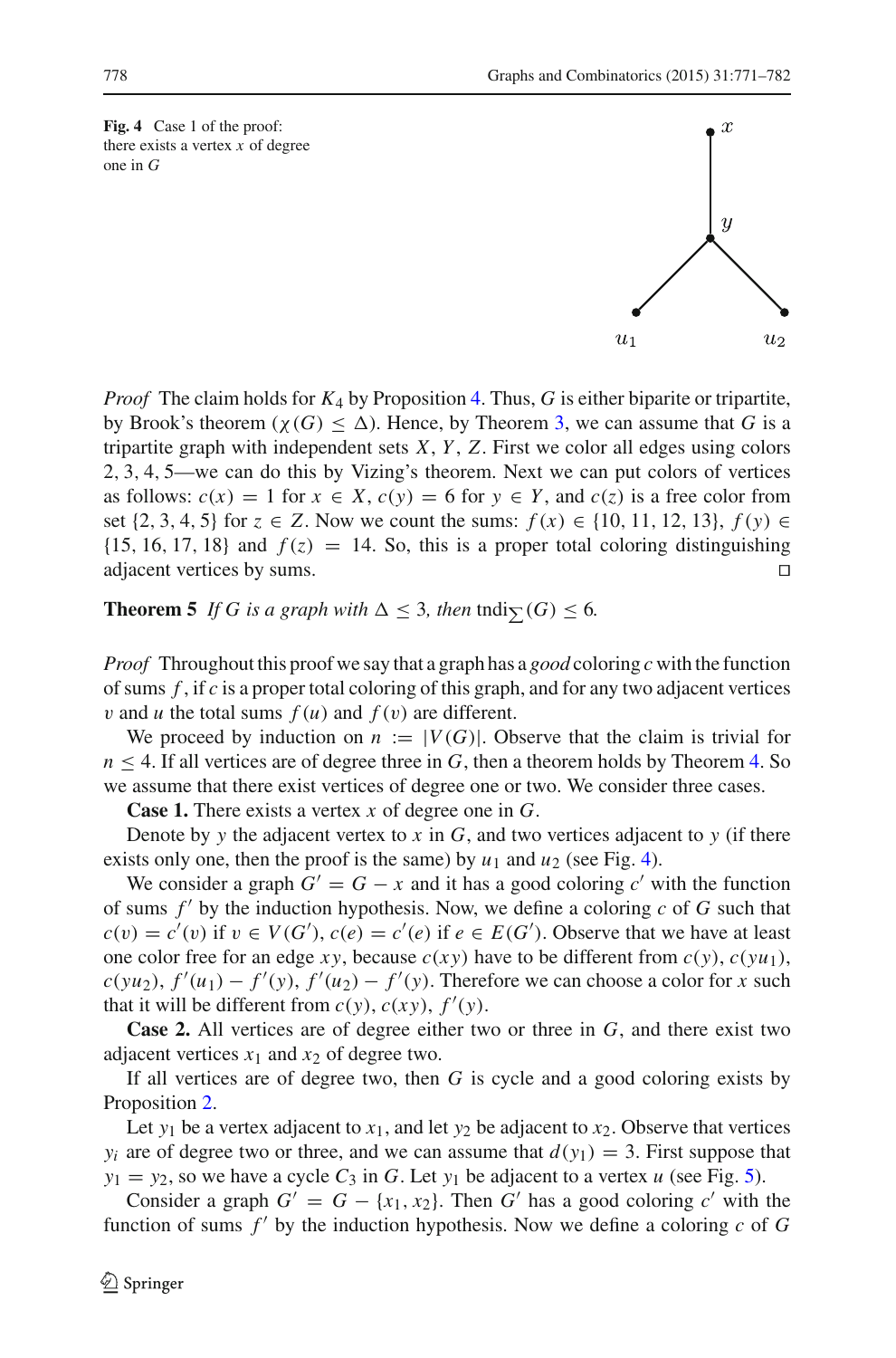<span id="page-8-0"></span>**Fig. 5** Case 2 of the proof: there exists a cycle  $x_1x_2y_1$  in *G* 

<span id="page-8-1"></span>Fig. 6 Case 2 of the proof: there exists a path  $y_1x_1x_2y_2$  in  $G$ 

such that  $c(v) = c'(v)$  if  $v \in V(G')$ , and  $c(e) = c'(e)$  if  $e \in E(G')$ . Observe that we can choose two colors  $c(y_1x_1)$  and  $c(y_1x_2)$  different from  $c(y_1)$ ,  $c(y_1u)$  and such that  $c(y_1x_1) + c(y_1x_2) \neq f'(u) - f'(y_1)$ . Next, we can put  $c(x_1x_2) = c(y_1)$ , and choose two colors  $c(x_1)$  and  $c(x_2)$  in such a way that

- $-$  the color  $c(x_1)$  is different from  $c(y_1)$ ,  $c(y_1x_1)$ , and  $f(x_1) \neq f(y_1)$ ;
- the color  $c(x_2)$  is different from  $c(x_1)$ ,  $c(y_1)$ ,  $c(y_1x_2)$ , and  $f(x_2) \neq f(x_1)$  and  $f(x_2) \neq f(y_1)$ .

Now, let  $y_1 \neq y_2$  and  $y_1 y_2 \notin E(G)$ . We consider a graph *G'* with an additional edge *y*<sub>1</sub>*y*<sub>2</sub>, where  $V(G') = V \setminus \{x_1, x_2\}$  (see Fig. [6\)](#page-8-1).

A graph  $G'$  has a good coloring  $c'$  with the function of sums  $f'$  by induction hypothesis. Now we define a coloring *c* of *G* such that  $c(v) = c'(v)$  if  $v \in V(G')$ , and  $c(e) = c'(e)$ , if  $e \in E(G') \setminus \{y_1y_2\}$ . Moreover, let  $c(x_1y_1) = c(x_2y_2) = c'(y_1y_2)$ and let  $c(x_1) = c(y_2)$ . Next, if  $d(y_2) = 2$ , then  $c(x_1x_2) = f'(y_2) - c'(y_2) - c'(y_1y_2)$ , and we can choose  $c(x_2)$  which is different from  $c(y_2)$ ,  $c(x_1x_2)$ ,  $c(x_2y_2)$ . Thus, if  $d(y_2) = 3$  then  $c(x_2) = c(y_1)$ , and we can choose  $c(x_1x_2)$  different from  $c(x_1)$ ,  $c(x_2)$ ,  $c(x_2 y_2)$ , and such that  $f(x_1) \neq f(y_1)$ ,  $f(x_2) \neq f(y_2)$ .

Now, let  $y_1 y_2 \in E$ . We consider a graph  $G' = (V', E')$ , where  $V' = V \setminus \{x_1, x_2\} \cup$  ${x}$  and  $E' = E \setminus {x_1 y_1, x_2 y_2, x_1 x_2} \cup {y_1 x, y_2 x}$  (see Fig. [7\)](#page-9-0).

A graph  $G'$  has a good coloring  $c'$  with the function of sums  $f'$ , by the induction hypothesis. Now we define a coloring *c* of *G* such that  $c(v) = c'(v)$  if  $v \in V(G') - \{x\}$ , and  $c(e) = c'(e)$  if  $e \in E(G' - x)$ . Moreover, let  $c(x_1y_1) = c'(xy_1)$ ,  $c(x_2y_2) = c'(xy_1)$ *c* (*x y*2). Next,

**1)** if  $c(y_1) \neq c(x_2y_2)$  or  $c(y_2) \neq c(x_1y_1)$  then [we assume  $c(y_1) \neq c(x_2y_2)$ ]  $c(x_1) = c'(x_2)$ ,  $c(x_1x_2) = c'(x)$ , and we can choose  $c(x_2)$  different from  $c(x_1)$ ,  $c(y_2)$ ,  $c(x_1x_2)$ , and such that  $f(x_2) \neq f(y_2)$ ,  $f(x_2) \neq f'(x)$ ;

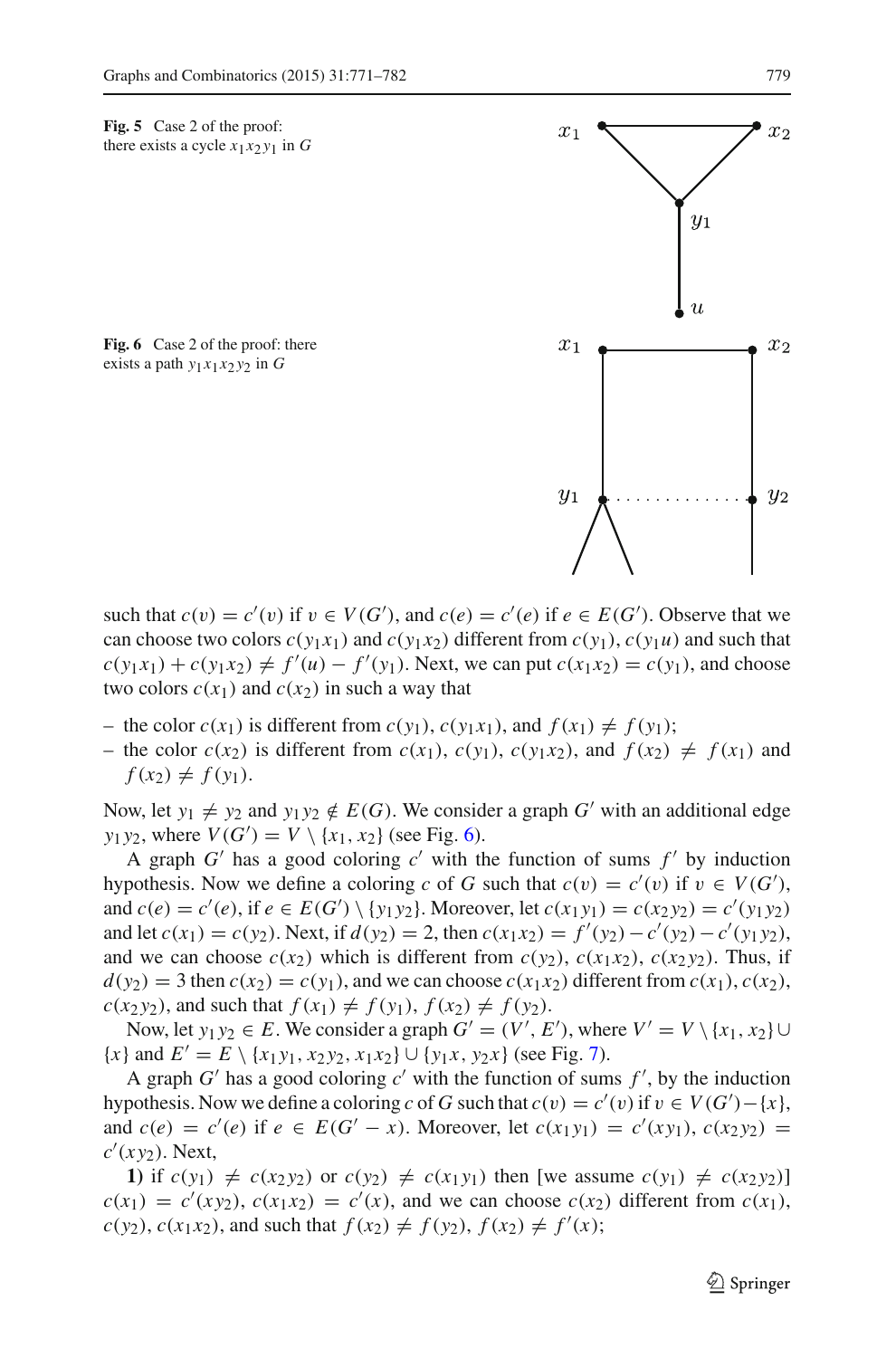

<span id="page-9-0"></span>**Fig. 7** Case 2 of the proof: there exists a cycle  $x_1x_2y_1y_2$  in *G* 

**2)** if  $c(y_1) = c(x_2 y_2)$  and  $c(y_2) = c(x_1 y_1)$  then  $c(x_1) = a, c(x_2) = b, c(x_1 x_2) = c(x_1 x_2)$  $c'(y_1 y_2)$  [where  $a := f'(y_1) - c'(y_1) - c'(y_1 y_2) - c'(x y_1)$ ,  $b := f'(y_2) - c'(y_2) - c'(y_1 y_2)$  $c'(y_1 y_2) - c'(x y_2)$ ] —observe that if it is not possible then we can put either  $c(x_1) = \alpha$ or  $c(x_2) = \alpha$  (where  $\alpha$  is sixth free color different from  $c(y_1)$ ,  $c(y_2)$ ,  $c(y_1y_2)$ ,  $a, b$ ): suppose that in each of the three cases we obtain a conflict, hence

$$
\begin{cases}\nc'(y_2) + a = c'(y_1) + b \\
\alpha = c'(y_2) + b \\
\alpha = c'(y_1) + a,\n\end{cases}
$$

so

$$
\begin{cases} c'(y_2) + a = c'(y_1) + b \\ c'(y_2) + b = c'(y_1) + a, \end{cases}
$$

what leads to a contradiction (namely  $a \neq b$ , because  $f'(y_1) \neq f'(y_2)$ ).

**Case 3.** There exist vertices of degree either two or three in *G*, and every vertex of degree two is adjacent to a vertex of degree three.

Let *x* be a vertex of degree two and  $y_1$ ,  $y_2$  be two vertices of degree three adjacent to *x*. We consider a graph *H*, which is created from two copies  $G_1$  and  $G_2$  isomorphic to *G*, where every two relevant vertices  $x_1 \in V(G_1)$  and  $x_2 \in V(G_2)$  of degree two are adjacent in *H* (see Fig. [8\)](#page-10-0).

So a graph *H* is cubic, and it has a good coloring  $c_H$ , by Theorem [4.](#page-6-1) Now we will explain how we can modify  $c_H(x_1)$  to obtain a good coloring of  $G_1$ , such that  $c_H |_{G_1-x_1}$  remains unchanged.

First, let *H* be a bipartite graph with independent sets *A* and *B*. We can color all edges using colors 2, 3, 4, 5, by Vizing's theorem, and  $c_H(a) = 1$  for  $a \in A$  and  $c_H(b) = 6$  for  $b \in B$ . Then the sums are different in both sets, because  $f_H(a) \in$ {10, 11, 12, 13} and  $f_H(b) \in \{15, 16, 17, 18\}$ . Observe that if  $x_1 \in A$  then we can delete an edge  $x_1x_2$  and we will still have a proper total coloring distinguishing adjacent vertices by sums. Now let  $x_1 \in B$ . If we delate an edge  $x_1x_2$ , then we can obtain a conflict:  $f_G(x_1) = f_G(y_1)$  or  $f_G(x_1) = f_G(y_2)$ . Then we can choose a good color for  $x_1$  from the set  $\{2, 3, 4, 5\} \setminus \{c_H(x_1y_1), c_H(x_1y_2)\}.$ 

Hence let *H* be a tripartite graph, and let  $c_H$  be defined as in the proof of Theorem [4.](#page-6-1) Observe that if  $c_H(y_1) = c_H(y_2) = 6$  then  $f_H(x_1) \in \{10, \dots, 14\}$ ,  $f_H(y_1)$  and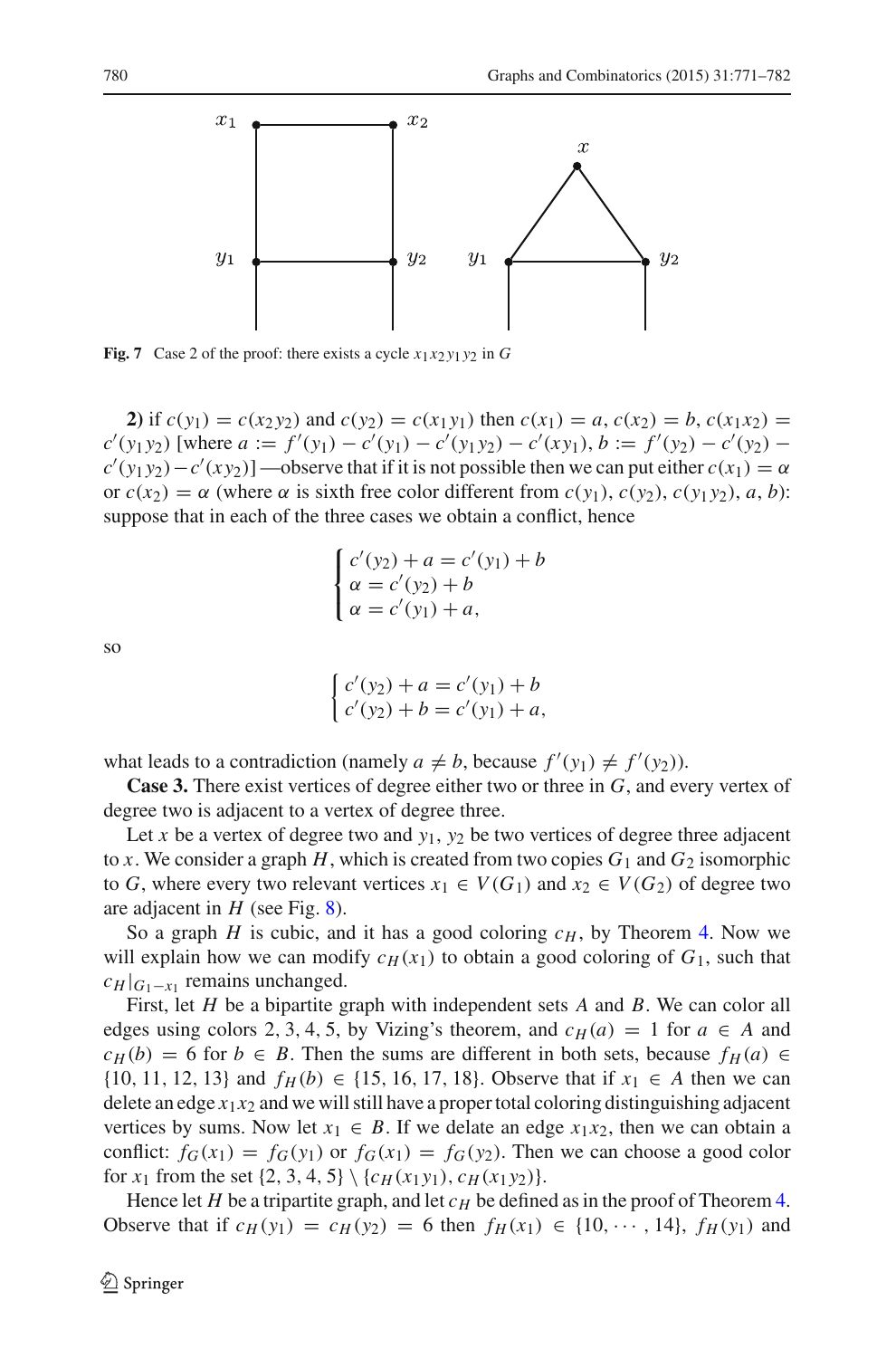

<span id="page-10-0"></span>**Fig. 8** Case 3 of the proof: a construction of graph *H* from two copies of *G*

 $f_H(y_2) \in \{15, \dots, 18\}$ . So, we can delete an edge  $x_1x_2$  (its color is from the set  $\{2, 3, 4, 5\}$ , and we will still have a good coloring of  $G_1$ .

If  $c_H(y_1) = c_H(y_2) = 1$ , then we have to choose a color  $c_G(x_1)$  from the set  $\{2, 3, 4, 5, 6\}\setminus\{c_H(x_1y_1), c_H(x_1y_2)\}\$  such that  $f_G(x_1) \neq f_H(y_1)$  and  $f_G(x_1) \neq f_H(y_2)$  $f_H(y_2)$ .

If  $f_H(y_1) = f_H(y_2) = 14$  then if the color of  $x_1$  is not 1, then recolor  $x_1$  by 1, so and  $f_G(x_1) \in \{6, \dots, 10\}$ . If  $c_H(y_1) = 6$  and  $f_H(y_2) = 14$  then we delete  $x_1x_2$  and we also put  $c_G(x_1) = 1$ ,  $f_G(x_1) \in \{6, \dots, 10\}$ , while  $f_H(y_1) \in \{15, \dots, 18\}$ .

If  $c_H(y_1) = 1$  and  $c_H(y_2) = 6$  then for  $c_G(x_1)$  we can choose  $c_H(x_1)$  or  $c_H(x_1x_2)$ such that  $f_G(x_1) \neq f_H(y_1)$  (we know that  $f_G(x_1) \neq f_H(y_2)$ , because  $f_G(x_1) \leq 12$ and  $f_H(y_2) \ge 15$ ).

The last subcase is if  $c_H(y_1) = 1$  and  $f_H(y_2) = 14$ . We have to choose a color  $c_G(x_1)$  from the set  $\{2, 3, 4, 5, 6\} \setminus \{c_H(x_1, y_1), c_H(x_1, y_2), c_H(y_2)\}$  such that  $f_G(x_1) \neq$  $f_H(y_1)$  and  $f_G(x_1) \neq f_H(y_2)$ . If we have both conflicts and we cannot choose a color  $c_G(x_1)$ , then  $c_H(x_1y_1) \neq c_H(y_2)$ .

Let  $c_G(x_1 y_1) = \alpha$ ,  $c_G(x_1 y_2) = \beta$  and  $c_G(y_2) = \gamma$ , then  $\alpha, \beta, \gamma \in \{2, 3, 4, 5\}$  and they are pairwise distinct.

**a)** 
$$
f_G(x_1) = f_G(y_2)
$$
, i.e.,  $\alpha + \beta + 6 = 14$ , then  $\alpha + \beta = 8$ . Therefore,  $\begin{cases} \alpha = 3 \\ \beta = 5 \end{cases}$  or

 $\overline{1}$  $\alpha = 5$ <br> $\beta = 3$ . Since the neighbors of *y*<sub>2</sub> are colored by either 1 or 6, exchange  $\beta$  with  $\gamma$ , the the sum of colors of  $y_2$  is 14. The vertices  $x_1$  and  $y_2$  can be distinguished by sums in the

new coloring. If  $x_1$  and  $y_2$  are also distinguished, it is a good coloring. Otherwise,  $\alpha$  +  $\gamma \in \{5, 6, 7\}$  in the new coloring. So,  $\sqrt{ }$ ⎨ ⎩  $\alpha = 3$  $\beta = 5$  $\gamma = 2$ or  $\sqrt{ }$ ⎨ ⎩  $\alpha = 3$  $\beta = 5$  $\gamma = 4$ or  $\sqrt{ }$  $\mathbf{I}$  $\mathbf{I}$  $\alpha = 5$  $\beta = 3$  $\gamma = 2$ . If  $\sqrt{ }$  $\mathbf{I}$  $\mathbf{I}$  $\alpha = 3$  $\beta = 5$  $\gamma = 2$ , then we recolor  $x_1$  with 4. The new coloring is a good coloring. The remaining two

cases are analogous. **b**)  $f_G(x_1) = f_G(y_1)$ , i.e.,  $\alpha + \beta + 6 \in \{11, 12, 13\}$ , then  $\alpha + \beta \in \{5, 6, 7\}$ . Since the neighbors of  $y_2$  are colored by either 1 or 6, exchange  $\beta$  with  $\gamma$ , then the vertices  $x_1$  and  $y_2$  can be distinguished by sums and the the sum of colors of  $y_2$  is 14 in the